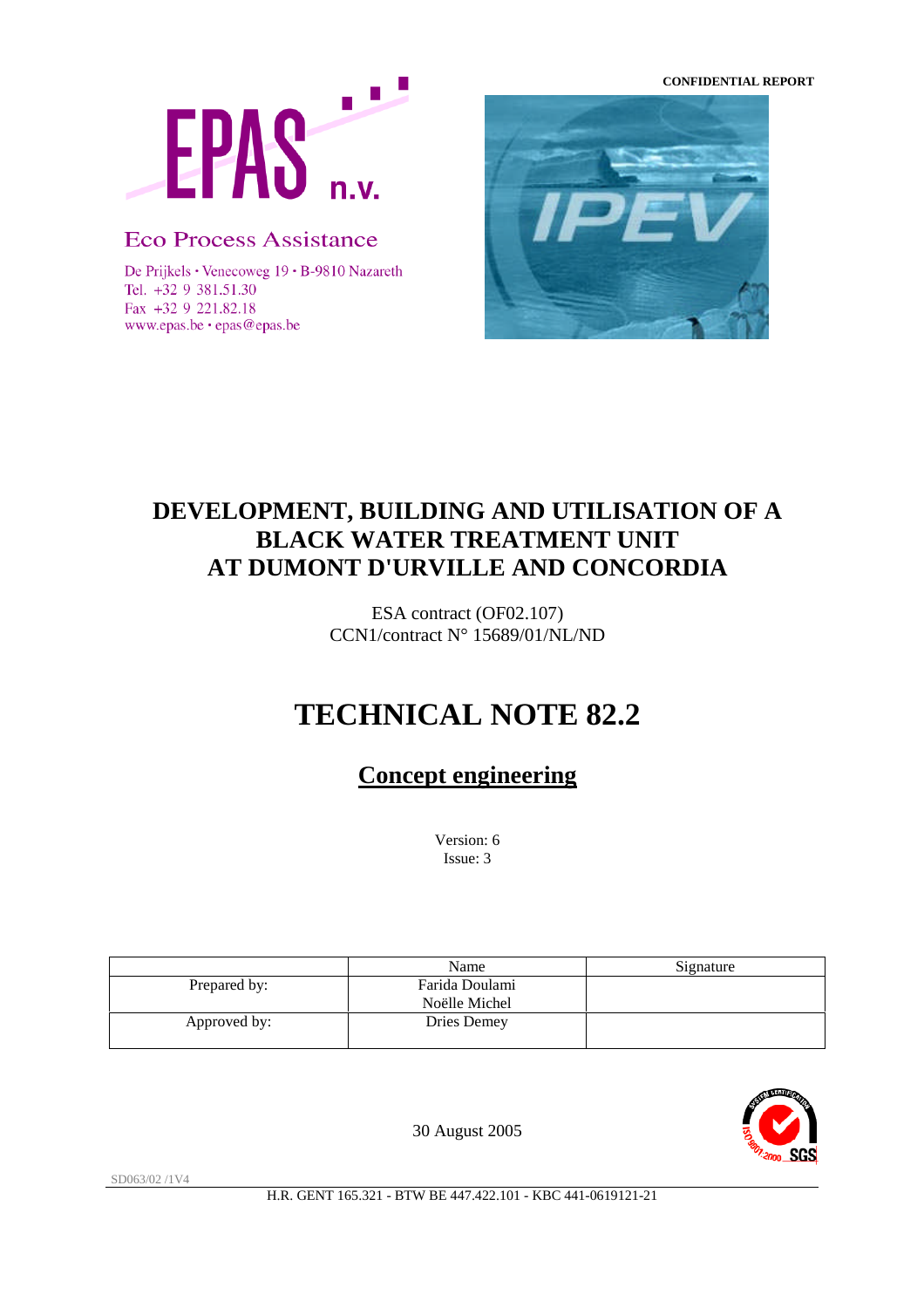| Version | <b>Issue</b> | Date           | <b>Observation</b>    |
|---------|--------------|----------------|-----------------------|
|         |              | 18 June 2003   | Draft                 |
|         |              | 27 August 2003 | Draft                 |
|         |              | 09 April 2004  | Draft                 |
|         |              | 27 May 2004    | Final                 |
|         |              | 09 May 2005    | Final reviewed        |
|         |              | 30 August 2005 | Final with additional |
|         |              |                | comments from ESA     |

### **DOCUMENT CHANGE LOG**

#### **DISTRIBUTION LIST**

| Quantity | <b>Company/Department</b> | <b>Name</b>                                  |  |  |
|----------|---------------------------|----------------------------------------------|--|--|
| 2        | <b>ESA</b>                | Christophe Lasseur<br><b>Brigitte Lamaze</b> |  |  |
|          | <b>EPAS</b>               | Farida Doulami<br>Dries Demey                |  |  |
|          | <b>IPEV</b>               | Patrice Godon<br>Claire Le Calvez            |  |  |

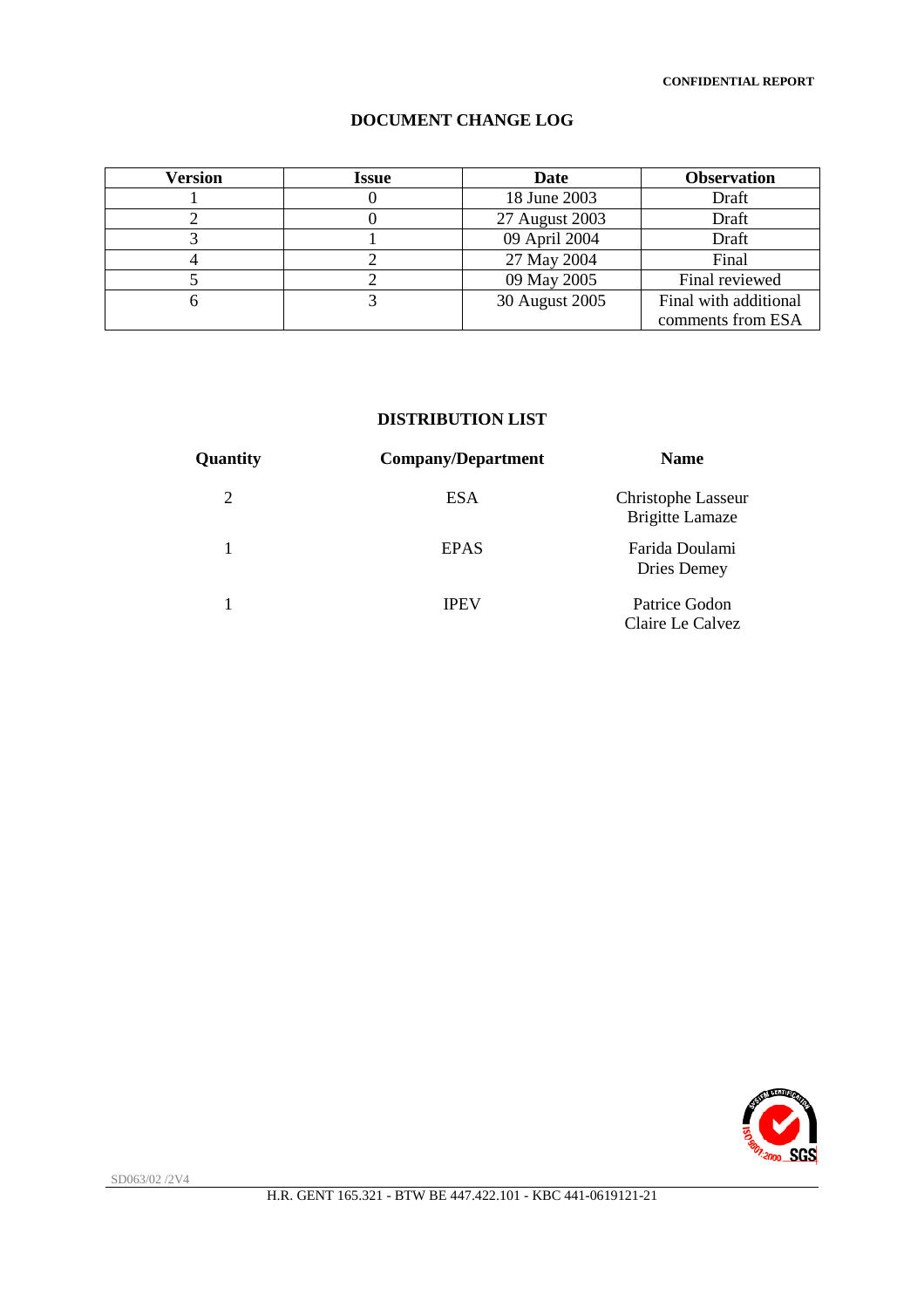# **Content**

|                | <b>INTRODUCTION</b>                                     | 5         |
|----------------|---------------------------------------------------------|-----------|
| $\overline{2}$ | <b>OBJECTIVES</b>                                       | 5         |
| 3              | <b>REACTORS CONFIGURATION</b>                           | 7         |
| 3.1            | <b>System limitations and general configuration</b>     | 7         |
| 3.2            | <b>Liquefying reactor</b>                               | 8         |
| 3.3            | <b>Filtration unit</b>                                  | 8         |
| 3.4            | <b>Methanogenic reactor</b>                             | 8         |
| $\overline{4}$ | <b>DEFINITION OF USER REQUIREMENTS</b>                  | 9         |
| 4.1            | <b>Substrate definition</b>                             | 9         |
| 4.2            | <b>Unit size</b>                                        | 10        |
| 4.3            | <b>Hardware selection</b>                               | 10        |
| 4.4            | <b>Automation</b>                                       | 10        |
| 4.5            | <b>Safety aspects</b>                                   | 10        |
| 4.6            | Monitoring                                              | 10        |
| 5              | <b>OPERATION OF THE UNIT</b>                            | 11        |
| 5.1            | Feeding of the liquefying reactor                       | 11        |
| 5.2            | Operation of the liquefying reactor and filtration unit | 11        |
|                | Cleaning of the filtration membrane<br>5.2.1            | 11        |
| 5.3            | Operation of the methanogenic reactor                   | 13        |
| 6              | <b>CONCEPT FOR UNIT CONFIGURATION</b>                   | <u>13</u> |
| 7              | LIST OF NECESSARY SENSORS AND ACTUATORS                 | 15        |
| 8              | <b>CONCLUSION AND FUTURE WORK</b>                       | 17        |
|                | <b>REFERENCES</b>                                       | 18        |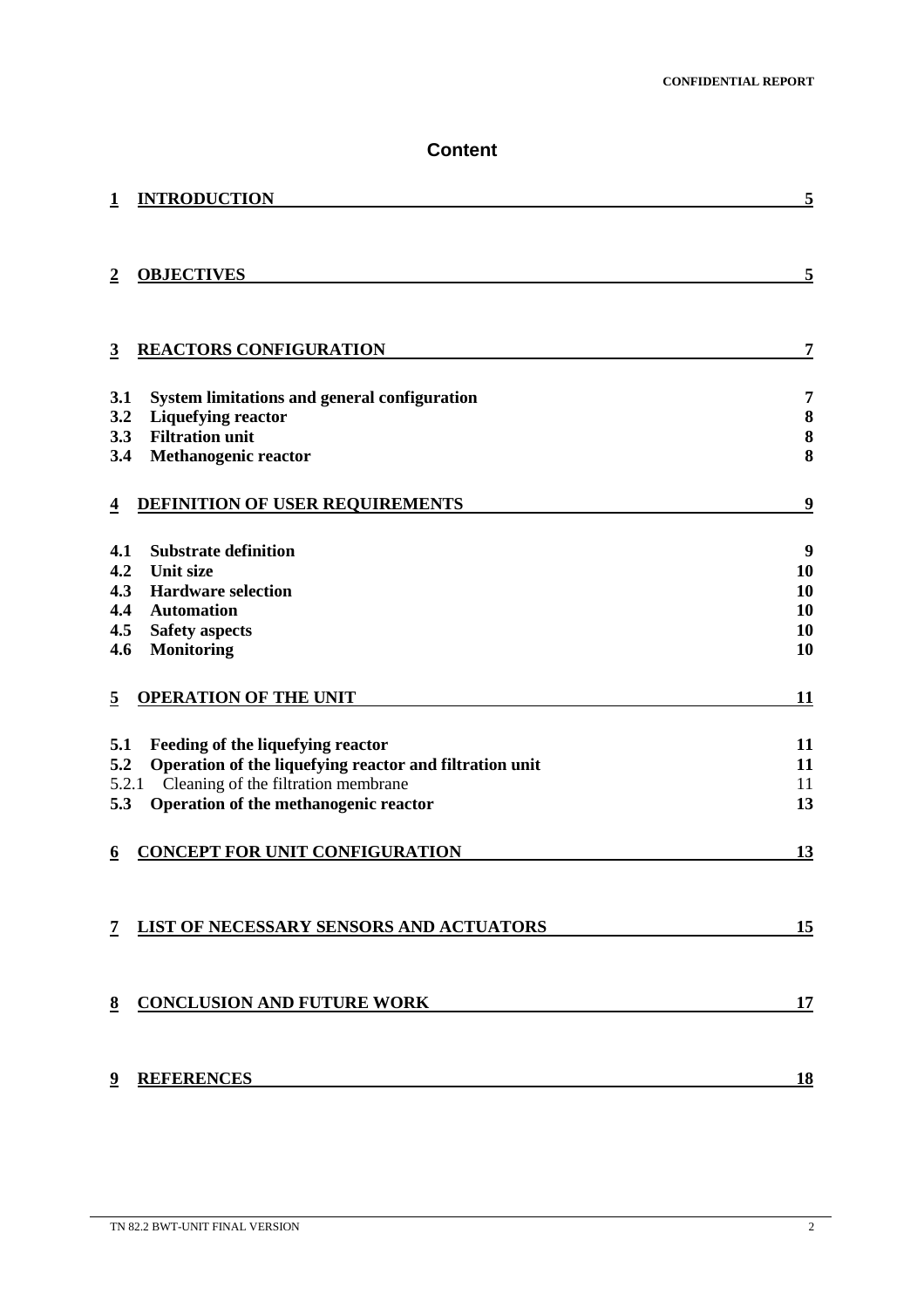# **List of figures**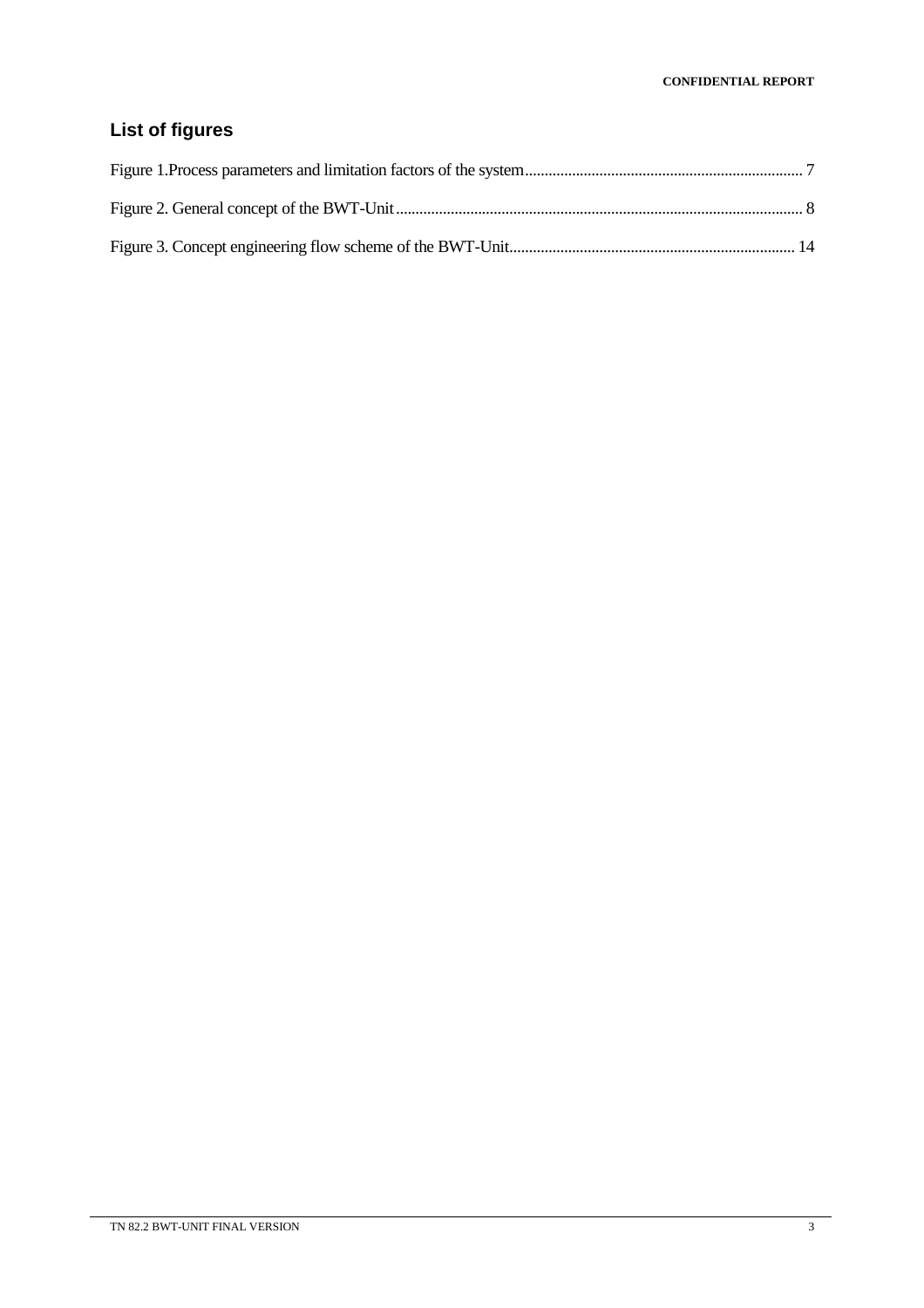# **List of tables**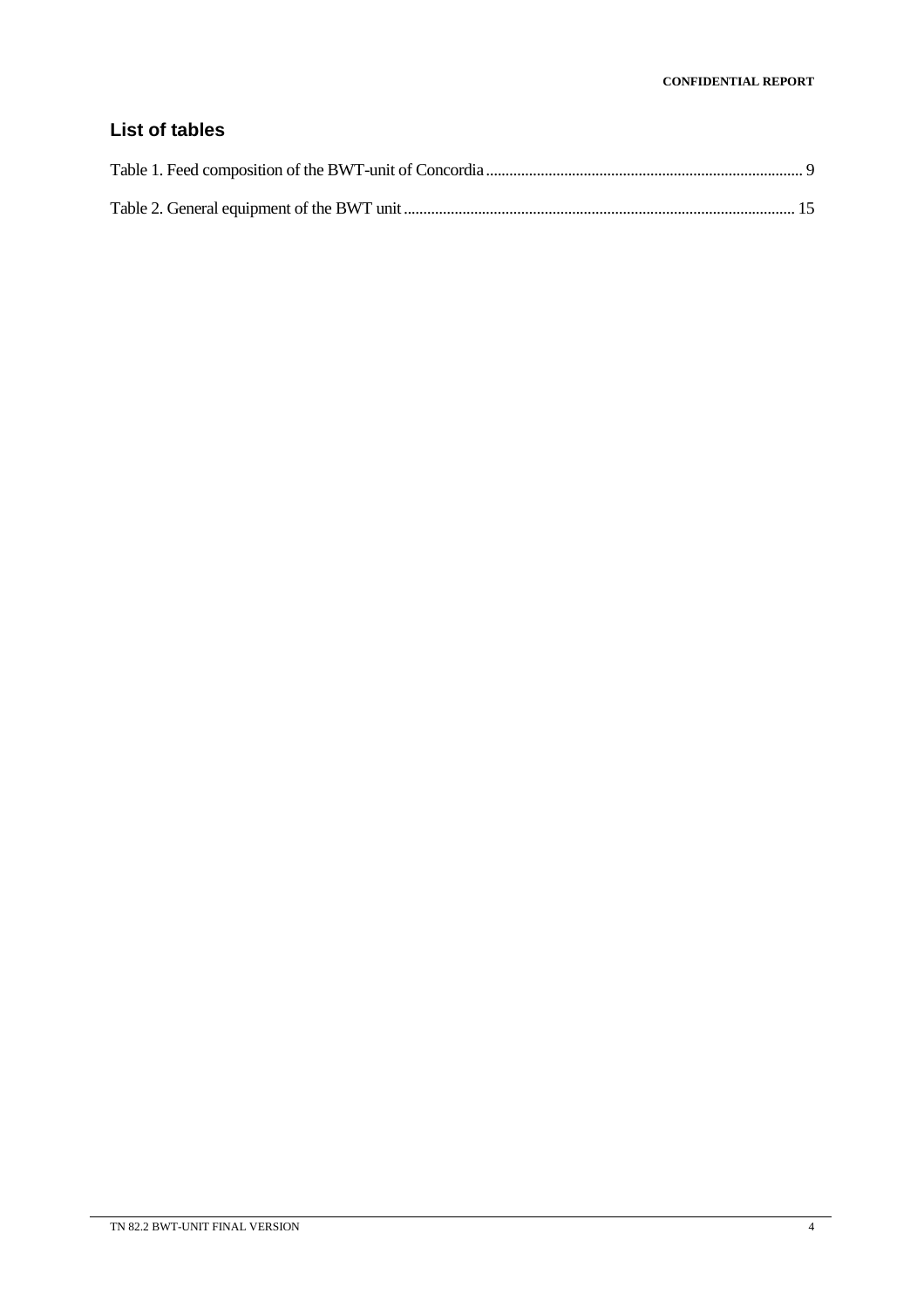### 1 Introduction

The basic concept engineering of the black water treatment units of Concordia and Dumont d'Urville bases is proposed in this note. The bases are actually under construction and the approach for the treatment of the waste generated by the crew will be useful since both bases are inaccessible during the winter. Thanks to the biological systems proposed, which will aim to degrade the waste and produce beneficial energy, mainly in the form of methane and  $CO<sub>2</sub>$ , the transportation of the waste will not be necessary.

The permanent base called Concordia is to be opened in the centre of Antarctic continent by the year 2003. There, a black water treatment unit will be elaborated to treat the waste produced by 15-16 persons for 365 days. The black water treatment unit will have to ensure satisfactory functioning when the load is 5 times higher than the load engendered by 15 persons. Indeed, during the period of 365 days (12 months), the station will be manned with 35 more persons for 90 days and another 20 persons for 30 days. The waste will consist of faecal material, urine, toilet paper, kitchen rest and the rest from the dining room. In addition to this waste, the concentrate originated from the treatment of the grey water will be included. The grey water treatment facilities are carried out by Technomembranes in collaboration with IPEV and ESA. The treatment of grey water consists mainly of membrane filtration (ultra- and nanofiltration) and reverse osmosis. The collected concentrate from the ultrafiltration and nanofiltration steps will have to be treated by the black water treatment unit.

Dumont-d'Urville base can be divided into two residences: the winter residence and the summer residence. The Dumont-d'Urville summer base can be inhabited by 25 people of the Dumont d'Urville winter base during 125 days a year and will be used as a place to sleep only. The remaining days, the people will stay in Dumont d'Urville winter base, since the summer base will not be accessible. The BWT-unit will have to treat human excrements ( urine and faecal material only).

Based on this number of persons and the specificity of the infrastructure at Dumont d'Urville and Concordia stations, the sizing of the units will be elaborated. This includes the definition of the amount of waste, which will have to be treated and also the amount of water that is discharged to the treatment facilities. The final effluent generated by the black water treatment unit will be further processed in the grey water treatment unit (designed by technomembranes and constructed by Polymem), why the necessity to define its composition and daily generated volumes.

# 2 Objectives

The work plan, as proposed initially, for the elaboration of the BWT-units for Concordia as well as for Dumont d'Urville stations can be summarised as follows: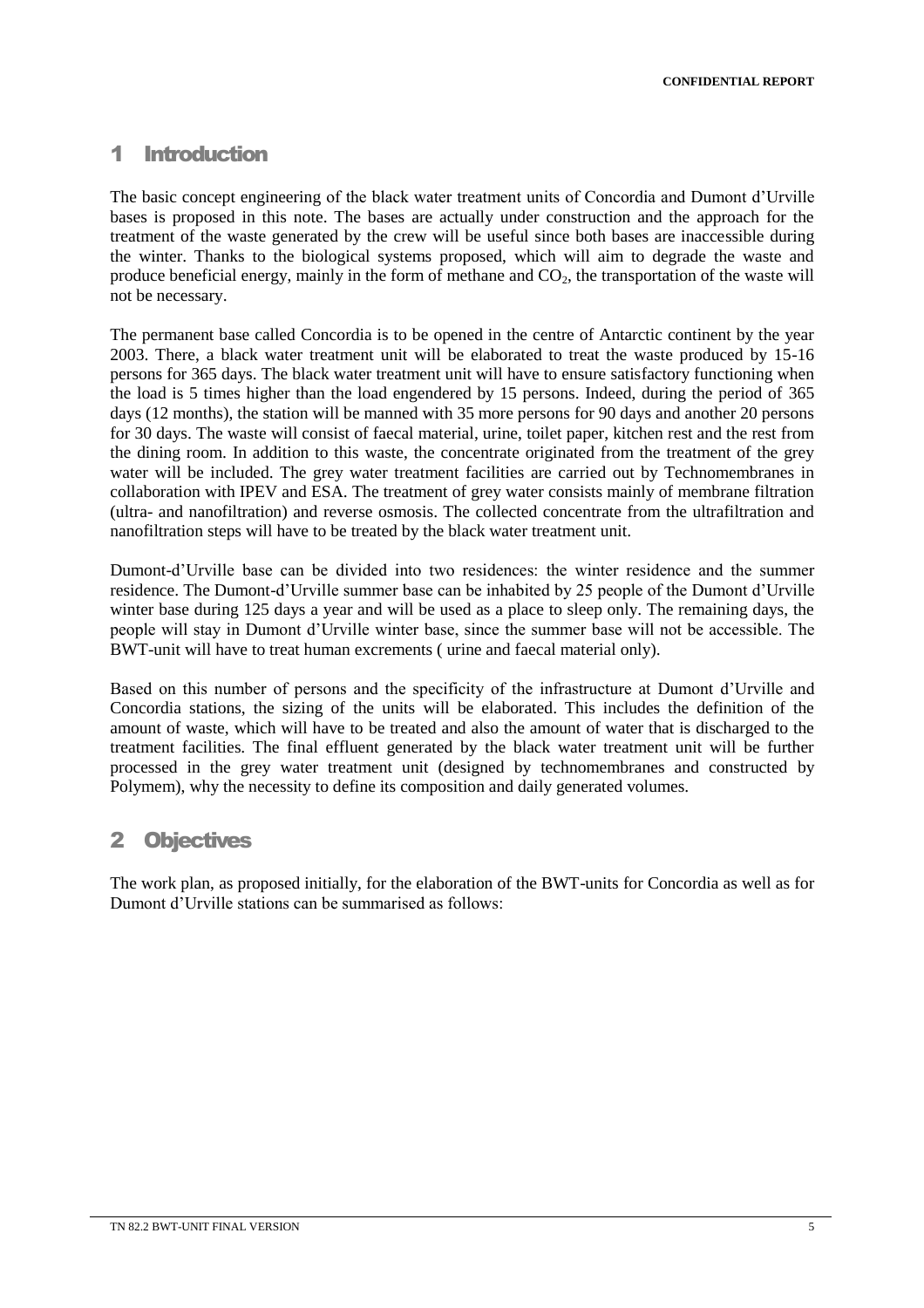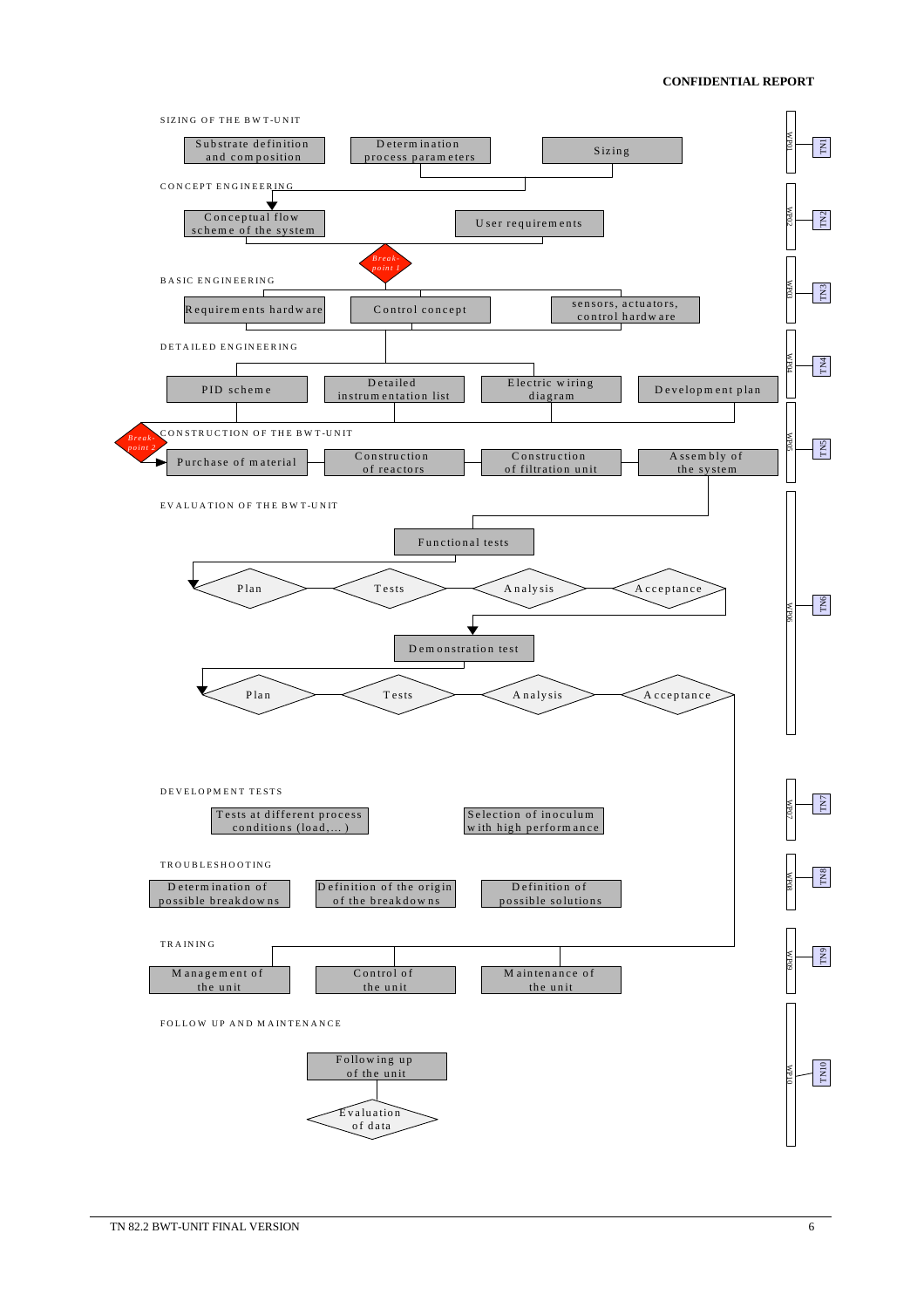The main objectives of this work package (WP 2) are:

- Optimal configuration of the bioreactors and the separation units of the Concordia unit.
- **Listing of the necessary sensors, actuators and control hardware**
- Concept engineering of the units based on the user requirements (IPEV) including operation, automation level, safety aspects and monitoring.

A conceptual scheme is aimed to be delivered at this phase of the work and after acceptance of the scheme by the project partners, a more detailed phase will be investigated dealing with the basic and detailed engineering of the black water treatment unit.

### 3 Reactors configuration

#### 3.1 System limitations and general configuration

As already mentioned in TN80.1, the configuration of the black water treatment units depends on some important process parameters and limited by some constraints as shown in Figure 1.



Figure 1.Process parameters and limitation factors of the system

The general concept of the BWT-Unit as initially proposed is presented in Figure 2. In this note the specifications of the bioreactors and the concentration system are elaborated.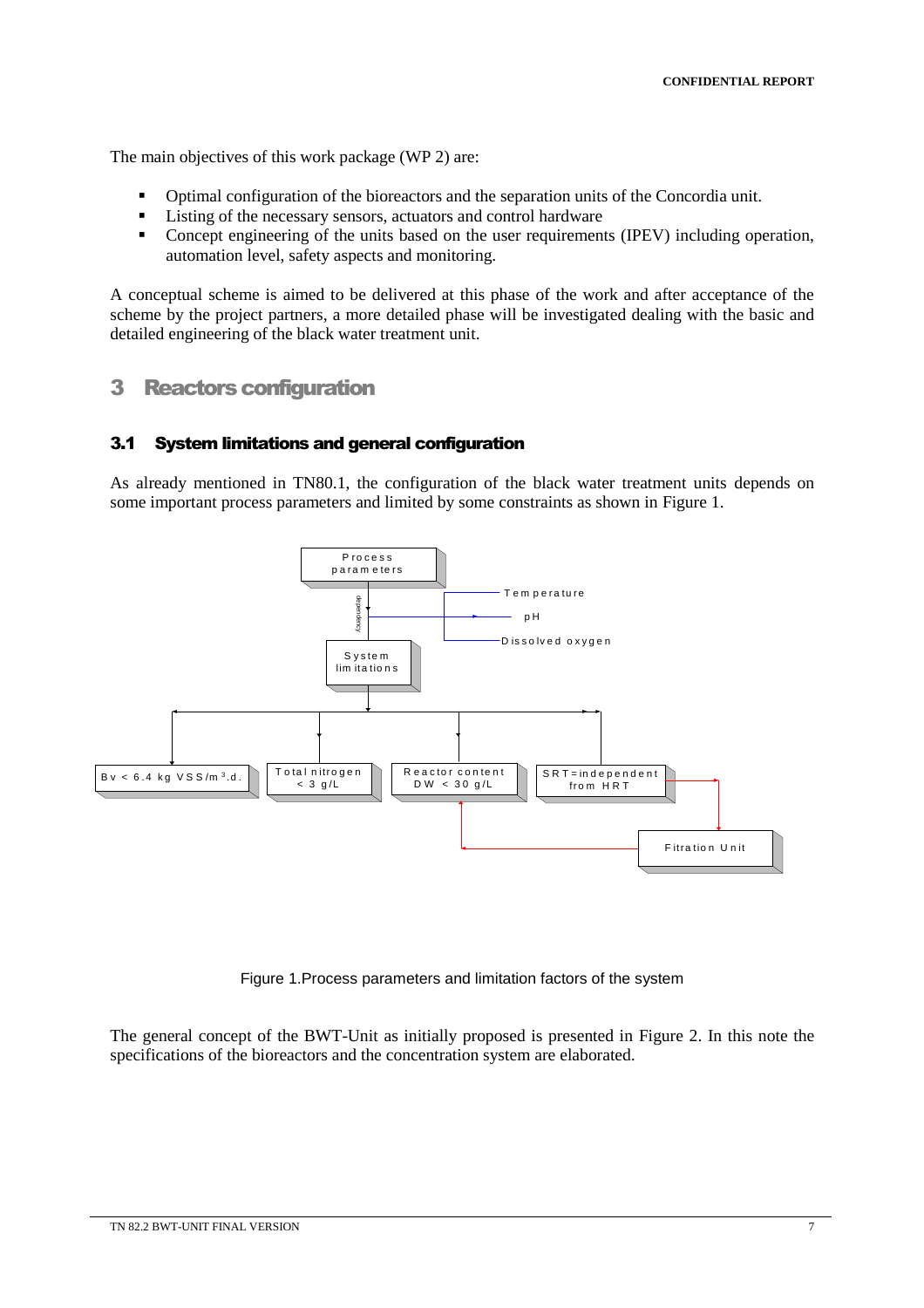

Figure 2. General concept of the BWT-Unit

### 3.2 Liquefying reactor

This reactor needs to be operated at  $55^{\circ}$ C (thermophilic conditions) and at a pH of  $5.8 \div 6$  to avoid methane production. The pH will be controlled by addition of acid and base. The reactor will be operated in anaerobic conditions. The biodegradation efficiency of the reactor needs to be at least 55%. The reactor needs to be provided with several interfaces among which the solid loop with the waste material and the filtration unit. The latter will be equipped with an ultrafiltration membrane.

### 3.3 Filtration unit

The main aim of using a membrane ultra-filtration module (tubular membranes type) is to separate the liquid phase from the solid phase. In the present concept a membrane filtration unit is proposed to separate the liquid stream containing volatile fatty acids (VFA), nitrogen, COD soluble and salts from the insoluble fraction. The liquid stream will be fed to the methanogenic reactor, where the VFA and COD<sup>s</sup> will be further converted exclusively, into methane and carbon dioxide. The solid fraction will be retained by the membrane filter and returned back to the acidifying reactor for further transformation reactions. Thus the biomass will be recycled and the Solid Residence Time (SRT) will be high enough to allow consequent reduction of the Hydraulic Residence Time (HRT).

In the proposed concept a low overpressure is needed to speed up the mass transfer process through the membrane. In general an overpressure of 0.5 to 2 bars will be applied to generate the required filtrate to be fed to the methanogenic reactor.

### 3.4 Methanogenic reactor

The methanogenic reactor treats the effluent of the liquefying reactor through the filtration unit. It needs to be operated at 55°C and in anaerobic conditions. Low pH is inhibiting the methanogenesis, therefore, a regulation with acid and base addition will be set up to maintain neutral pH. As for the liquefying reactor it is important to retain the sludge in the system. This is allowed by using a fixed bed reactor, from which the collected effluent is supposed to be exempt of solids and could eventually be directed towards the grey water unit without passing through a second filtration step. This possibility is being studied on lab scale reactors and if necessary, other steps will be added, depending on the quality and the colour of the effluent. The methanogenic reactor will produce biogas, which should be burnt either by using a flare or by using a generator. Based on the estimation of the biogas production, the options for future of methane will be studied. Given the low average production no recovery of energy will be realised when treating the methane.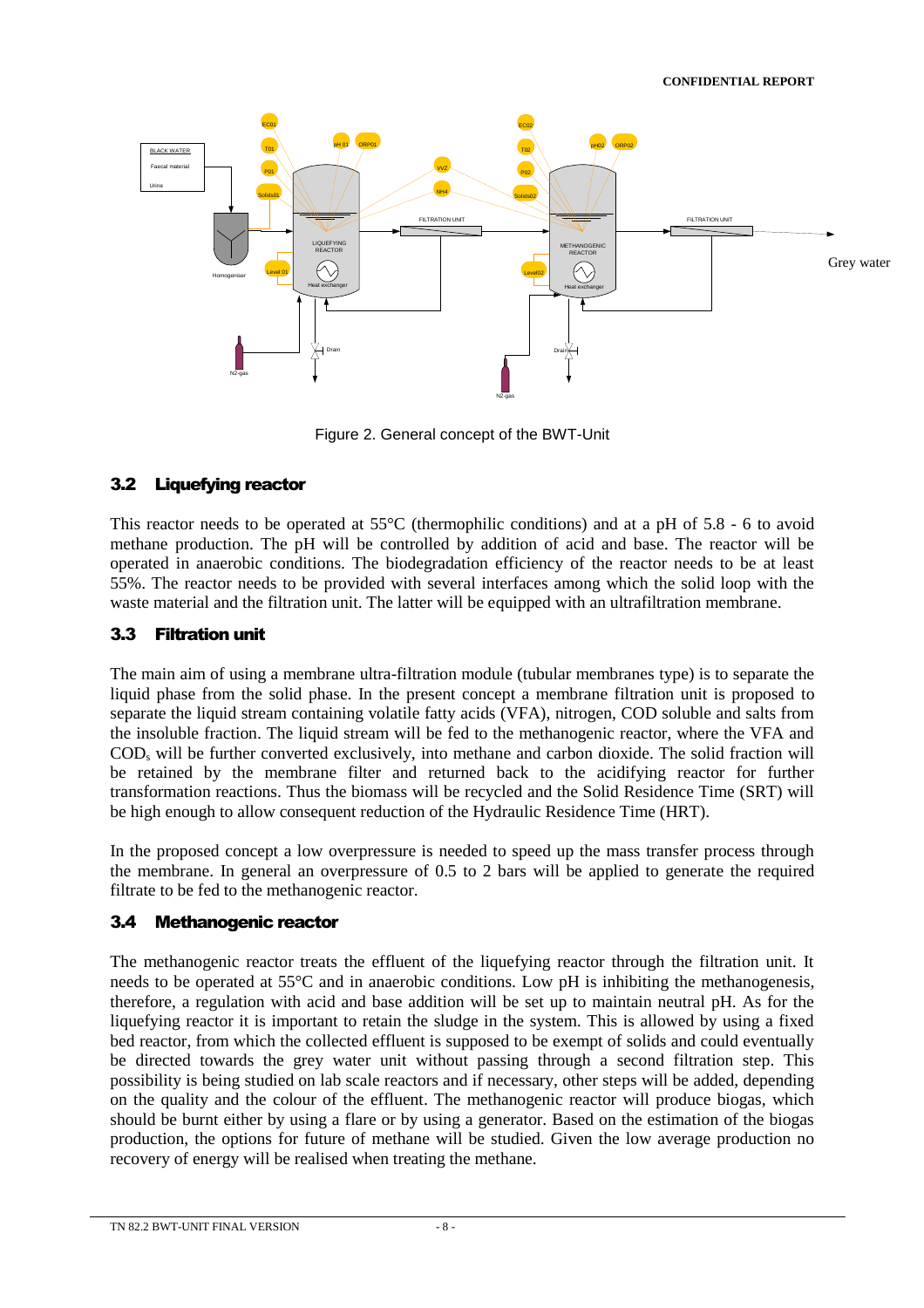# 4 Definition of user requirements

The user requirements will be taken into account in the concept of the unit, regarding the treatment efficiency, operation, automation, safety and monitoring aspects.

### 4.1 Substrate definition

The Concordia BWT-unit is aimed to degrade the following substrates:

- **Faecal material**
- $\blacksquare$  Urine
- Toilet paper
- **Kitchen wastes**
- Concentrate from grey water treatment

The BWT-Unit of the Concordia base will have to treat the faecal material, toilet paper, urine and waste food including kitchen rest generated by 15 and 70 persons during 365 days (12 months). The unit should also treat the concentrate from ultrafiltration and nanofiltration steps included in the treatment of the grey water designed and developed by Technomembranes (Fr).

According to IPEV, a volume of 10L is used per person and per day for the toilet flush. In this volume, 1.5 L urine, 0.09 L faecal material, 18g toilet paper (data generated from EWC reports in the framework of MELISSA-project) and 463 g fresh kitchen waste generated by one person will be diluted. This consists of a total volume of  $\pm$  1.6 L/d produced by one person to be treated in the BWTunit diluted in 10 L water. On this influent the concentrates UF and NF from the grey water system will be added, with a volume of 10.4 L per person and per day. Table 1 gives an overview of the loads and flows generated by the Concordia inhabitants and which will have to be treated by the black water treatment unit.

|                             | <b>Toilet flush</b> | <b>Toilet paper</b> | <b>Urine</b> | <b>Faecal material</b> | <b>Food waste</b> | <b>Food waste</b> | <b>Grey water</b> |
|-----------------------------|---------------------|---------------------|--------------|------------------------|-------------------|-------------------|-------------------|
|                             |                     | (DW)                | (DW)         | (DW)                   | (DW)              | $(FW^*)$          | (COD)             |
| Load (g/person.d)           | $\mathbf{0}$        | 18                  | 51           | 30                     | 35                | 463               | 68-182            |
| Flow<br>(L/person.d)        | 10                  | $\overline{0}$      | 1.5          | 0.09                   |                   | $\overline{4}$    | 10.4              |
| Load<br>$(g/15$ persons.d)  | $\overline{0}$      | 270                 | 765          | 450                    | 527               | 6945              | $1020 - 2730$     |
| Flow (L/.d)                 | 150                 | $\overline{0}$      | 22.5         | 1.35                   |                   | 60                | 156               |
| Load<br>$(g/70)$ persons.d) | $\overline{0}$      | 1260                | 3570         | 2100                   | 2500              | 32410             | 4760 - 12740      |
| Flow (L/d)                  | 700                 | $\boldsymbol{0}$    | 105          | 6.3                    |                   | 280               | 728               |

Table 1. Feed composition of the BWT-unit of Concordia

FW: Fresh weight

As specified by IPEV, the faecal material, urine and toilet paper are collected from toilets using a suction – vacuum system; these toilets are flushed with an average volume of 10 litres of water per person and per day. The kitchen wastes will be first grinded with a food waste disposer, In-Sink-Erator® , present at IPEV location, into fine particles of around 4 to a maximum of 5 mm. Both wastes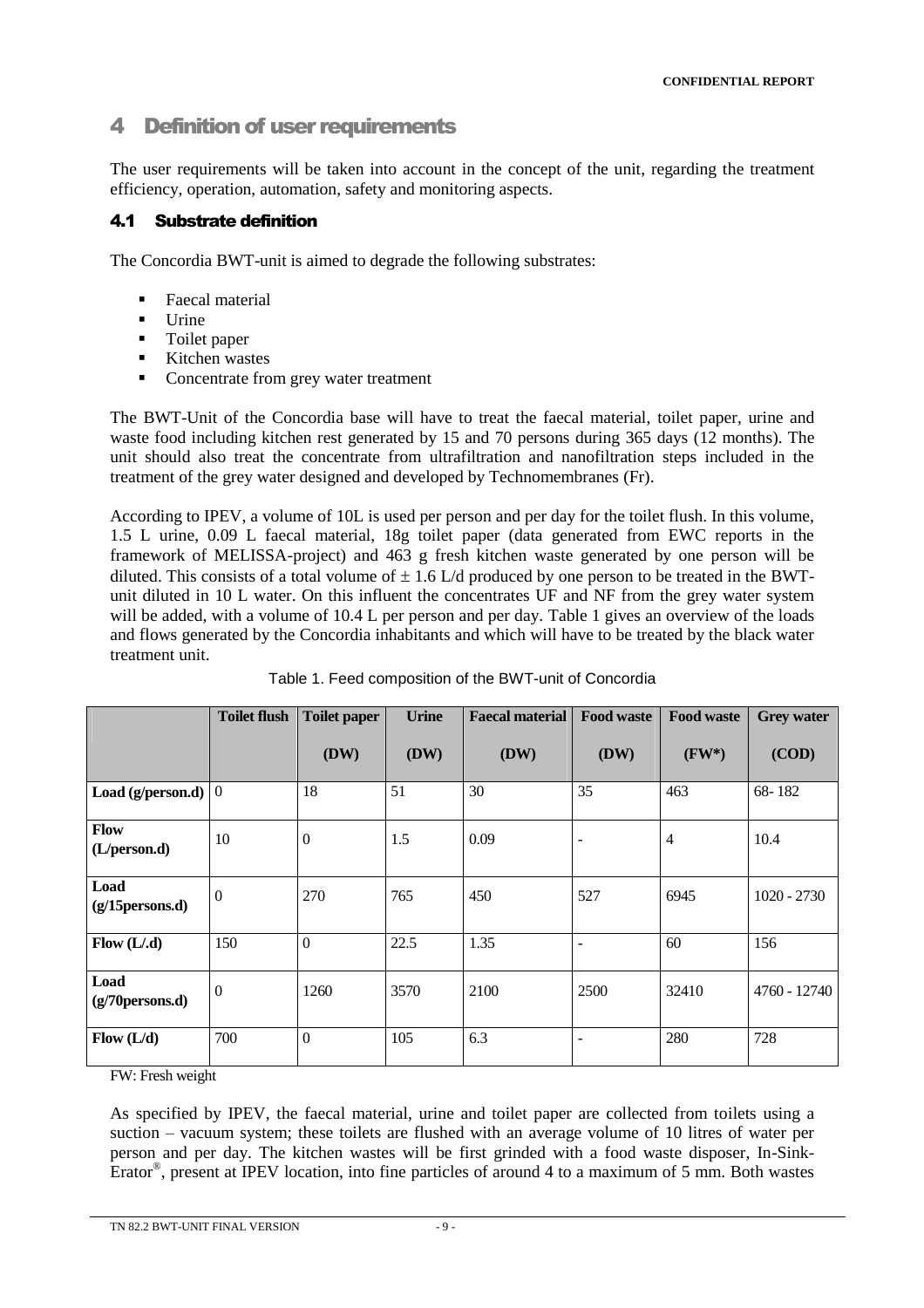will be collected and mixed together, with the concentrates from UF/NF of GWT-Unit, in a buffer tank which will be designed and constructed by EPAS before being introduced into the liquefying reactor. The size of the particles could be reduced to around 1 to 2 mm by installing a second grinding device or a pre-filter between the buffer tank and the liquefying reactor. By this mean, premature clogging of the ultrafiltration membranes can be avoided. At this stage of the study, no specific type grinder or pre-filter were selected. It was however thought to test some types of fine grinding devices like: type  $MONSTER^{\circledcirc}$  during the test period of the BWT-Unit at EPAS and to evaluate its capacities.

# 4.2 Unit size

A special container was first planned to include both the black and the grey water treatment units. However, given the requirements of the units, IPEV will provide an adapted container dedicated to the Black Water Treatment unit. The dimensions will be calculated and proposed in TN80.3.

### 4.3 Hardware selection

The hardware selection should be as much as possible harmonised between EPAS and Technomembranes. This step of hardware selection will be developed in more details in TN80.4. Since the BWT-Unit will be used as a validation test of the MELISSA-loop mainly the liquefying reactor, material selection will also have to be harmonised as much as possible with the one selected for the waste compartment of the MELiSSA loop. Connections and some other instrumentation not directly related to the EWC will have to be harmonised with the material of the GWTU.

### 4.4 Automation

The automation is wanted to be as much as possible minimised (level 0 to level 1) in a first instance, in order to enable a mechanical control, on request of the final user. Nevertheless, as future steps including test of control laws proposed by ESA are expected, the upgrading of the automation level to level 1 and eventually to level 2 has to be foreseen.

### 4.5 Safety aspects

On request of IPEV managers, and due to the important psychological and operational risks in site, the decision was taken to consider a colour treatment unit of the BWTU effluent. The latter has to be as clear as possible Practical tests will be performed in order to choose an appropriate method (UV oxidation, peroxide, ozone, Activated carbon...). For this purpose, an extra step for the removal of colour from the effluent will be studied to be added at the end of the system. Different possible technologies will be proposed and the most realistic technology giving the best results will be selected.

Screening of pathogens in the final effluent will also be followed via the use of microbiological tests for the identification and enumeration of faecal Coliforms, E-coli , Enterobacteria and Streptococcus. Microbiological techniques based on plating small amounts (few millilitres) of the effluent in general and selective media and incubation at specific temperatures for defined time, will allow to have a qualitative and quantitative microbiological evaluation of the effluent generated from the BWT-Unit. More detailed data about the growth media and the results related to the screening of potential pathogens in the effluent will be presented in TN 82.7.

# 4.6 Monitoring

Due to the low level of automation that is wanted in a first phase, a minimum of parameters should be followed with on-line sensors. Nevertheless, critical parameters like: pressures, volumes, liquid and gas flows, temperature, pH,... have to be PC-PLC regulated where the need to at least level 1 control strategy. It is important that the level of automation To close the gas balance, an on-line gas analyser would be advisable to use. The corresponding data (on-line and off-line) recorded by means of a remote and monitoring supervision system (RMS) will be regularly transmitted using Internet facilities to EPAS who will perform a parallel follow up of the data together with BWT-unit responsible of IPEV.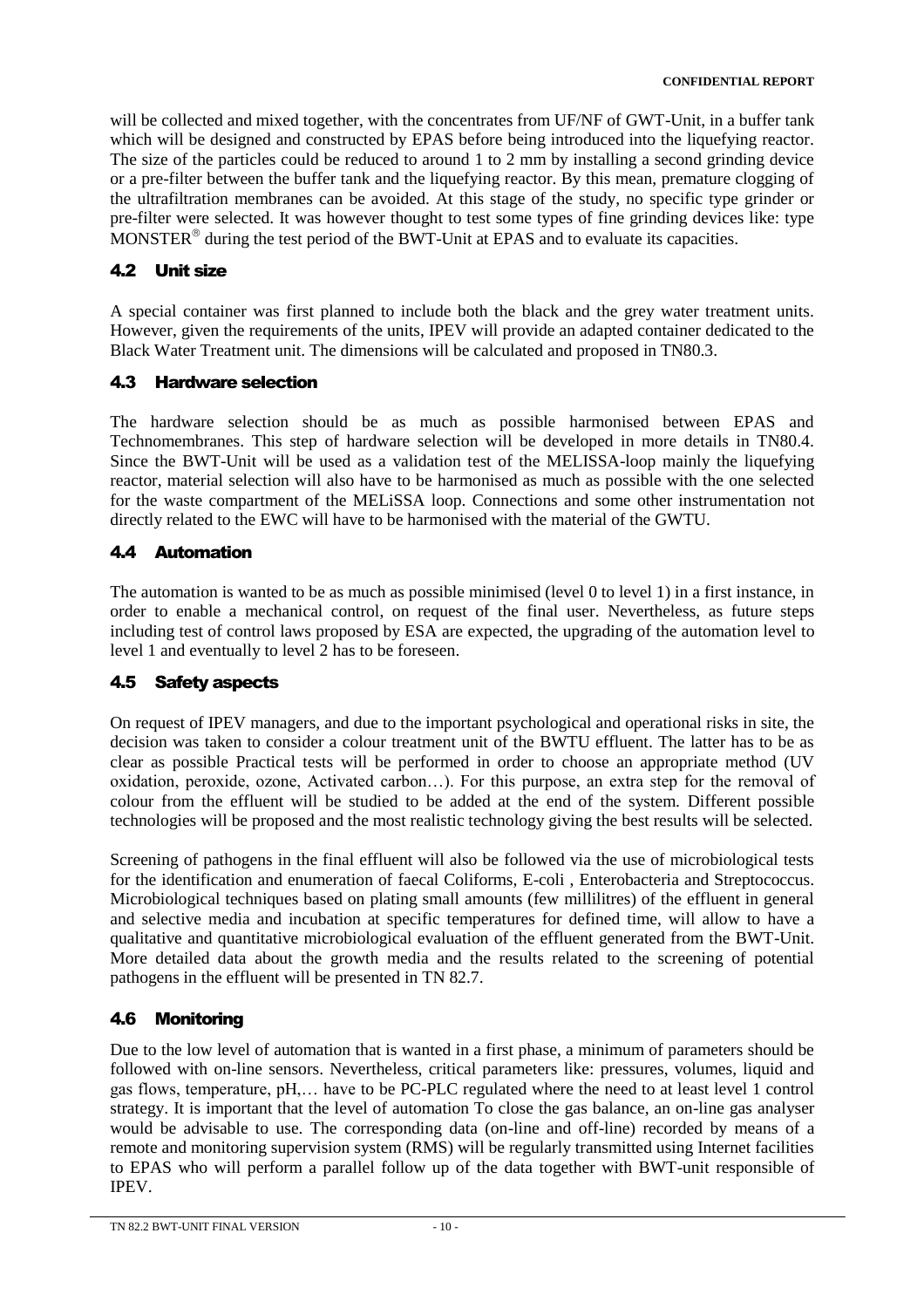# 5 Operation of the unit

### 5.1 Feeding of the liquefying reactor

The influent will be collected from the food waste disposer and the toilets in a buffer stirred tank of 2400 litres provided by IPEV. It will be pumped into a second stirred collection tank of 2000 litres to control the liquid level in the liquefying reactor. The mixed and stirred influent will be fed in a continuous mode to the liquefying reactor. The first buffer tank will be by this means filled-up and emptied depending on the daily load and the waste discharged without disturbing the process The liquid levels have to be controlled in both tanks, the collection tank and the reactor. Given the variability of the waste amount (related to the variability of the base occupation), the elaborated strategy to control the volume in the liquefying reactor and the buffer tank will consist of differential pressure level sensors installed in both sides (buffer tank and liquefying reactor) and a level switch . The type of material that was selected will be presented in TN 82.3.

### 5.2 Operation of the liquefying reactor and filtration unit

The liquefying reactor activity will be controlled by regulating the pH, pressure, temperature and Total Suspended Solids (TSS). The pH will be regulated by addition of acid or base. Acid dosage will be in the form of HCl or organic acid (Citric acid). To avoid increase in the electroconductivity in the liquefying reactor due to HCl dosage, citric acid would be preferable. Base dosage will be necessary during the start-up of the liquefying reactor for pH stabilisation. It will be in the form of NaOH. The frequencies for acid or base additions will be studied on the lab-scale reactors and the obtained results extrapolated on the BWT-Unit. The results on lab-scale reactors and the calculations for dosage frequencies on the BWT-Unit will be presented in TN 82.7.

A connection to drain part of the reactor content will be installed in case of necessity (TSS > 4.5%, renewal of the inoculum due to acute toxicity,...) The frequency of drain will be determined during the follow-up of the laboratory reactor. The reactor content will circulate using a pump through the membrane filtration unit. The solids will go back to the reactor and the filtrate will be fed to the second reactor. A storage tank containing cleaning and rinsing agent will be connected to the filtration unit to allow its cleaning. A certain pressure (not exceeding 2 bar) will be applied on the system, allowing the transfer of the soluble matter. The filtration unit will run continuously. The amount of filtrate sent to the second reactor will be regulated with a master pump which is aimed to deliver only the necessary flow to the methanogenic reactor. By this mean, a fixed flux will be applied avoiding thus rapid fouling of the membranes. In normal operation, ultrafiltration membranes can become fouled depending on the applied flux. Indeed, the higher the flux, the much faster the clogging inside the membrane matrix ( Fan et al., 2000) . The deposits build up during operation and cause loss in filtrate output. Elements should be cleaned whenever the normalized water output rate drops by 15% from its initial flow rate (the flow rate established during the first 24 to 48 hours of operation). It should be noted that the filtrate output rate will drop if feed waste temperature decreases (Wilf and Alt, 2000). This is normal and does not indicate membrane fouling.

PVDF-type membranes were selected as potential candidates to be used in the BWT-Unit based on the satisfactory preliminary results obtained on the filtration unit of the waste compartment in the MELiSSA-project (tests performed on the EWC-prototype reactor at EPAS) . It is important to mention that the technology that is wanted to be used in the framework of the BWT-Unit project has as main objective the validation of the technologies selected in the MELiSSA-project.

### **5.2.1 Cleaning of the filtration membrane**

Different cleaning agents could be used for the clean-up of the filtration module. Here, the most widely used cleaning procedure is proposed, which shows satisfactory re-establishment of the initial water flux rate through the membrane. The cleaning procedure is exclusive for Polyvinyldine Difluoride (PVDF) organic membranes from X-flow and can not applied to other type of membranes.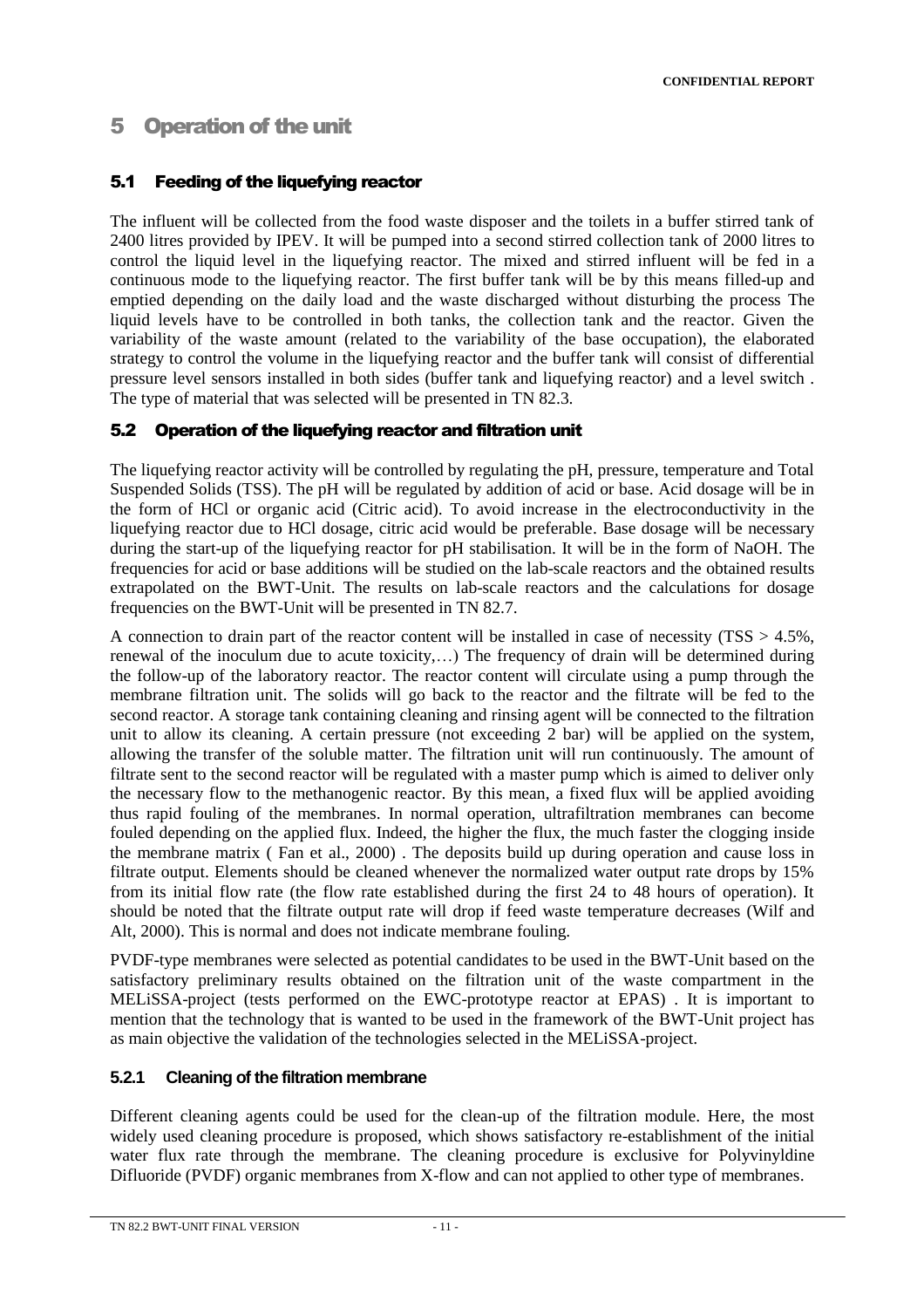### 5.2.1.1 Cleaning procedure

According to the supplier of the organic PVDF membranes, the cleaning procedure can be completed in about 1 hour. Most cleaning chemicals used are common and inexpensive. For an efficient cleaning, the chemical solutions have to be at 54°C. Acid treatment was found to be quite effective in restoring the original flux rate. It alters the chemical characteristics of particles within the pores to facilitate their removal during the subsequent caustic wash. This caustic wash is followed by treatment with an oxidant to remove caustic residues while also disinfecting the equipment. Removal of all residues of the cleaning agents is mandatory. They must be recuperated in an apart tank and not re-introduced into the system to avoid possible irreversible inactivation of the microorganisms and thus decrease in the biodegradation efficiency . It The cleaning procedure consists of:

### **1. Acid Cleaning**

A mixture of nitric and phosphoric acids  $(1/1)$  at pH 2 is recirculated for 20 minutes through the filtration module

#### **2. Flushing with tape water**

It allows rinsing of the module for 2 minutes.

#### **3. Alkaline Cleaning**

Sodium hydroxide at pH 11, with 200 ppm sodium hypochlorite is recirculated for 20 minutes.

#### **4. Flushing with tape water**

It allows rinsing the whole filtration module in site.

#### **5. Sanitizing**

For this purpose, 100 ppm of hypochlorite or 100 ppm of dichloroisocyanurate can be used. According to Bohner and Bradley, 1992, the use of these reagents results in membranes free from viable microbial populations.

#### **6. Flushing and keeping merged in water**

It allows keeping the ultrafiltration module in solution until re-use to avoid drying of the membranes.

**Caution**: The filtration module has to be thoroughly flushed with water before another cleaner is used. Cleaning chemicals may react with one another or fouling products to produce additional fouling on the membrane.

Whether the system needs acid or alkaline, cleaning will depend on the type of fouling material suspected. It is recommended to perform acid cleaning first even when alkaline cleaning is desired. If system performance recovers with acid cleaning, then alkaline cleaning is not necessary.

### 5.2.1.2 Cleaning system

Cleaning of the filtration membranes will be done by connecting the cleaning tank and pump system to the membrane system. It may be necessary to clean one tube at a time depending on the flow requirements. Pump pressure must not exceed 30 psi (2 bar). Permeate and concentrate lines must return to the cleaning tank to avoid introduction of the cleaning agents into the system. Therefore, it would be necessary to fill the tank at the end of the cleaning with water, to flush for 10 to 15 minutes and to add clean water as necessary until the clean water pH is almost the same as the concentrate pH. The possibility of recovery, re-use and/or storing of the rinsing chemicals is actually under investigation at EPAS laboratory.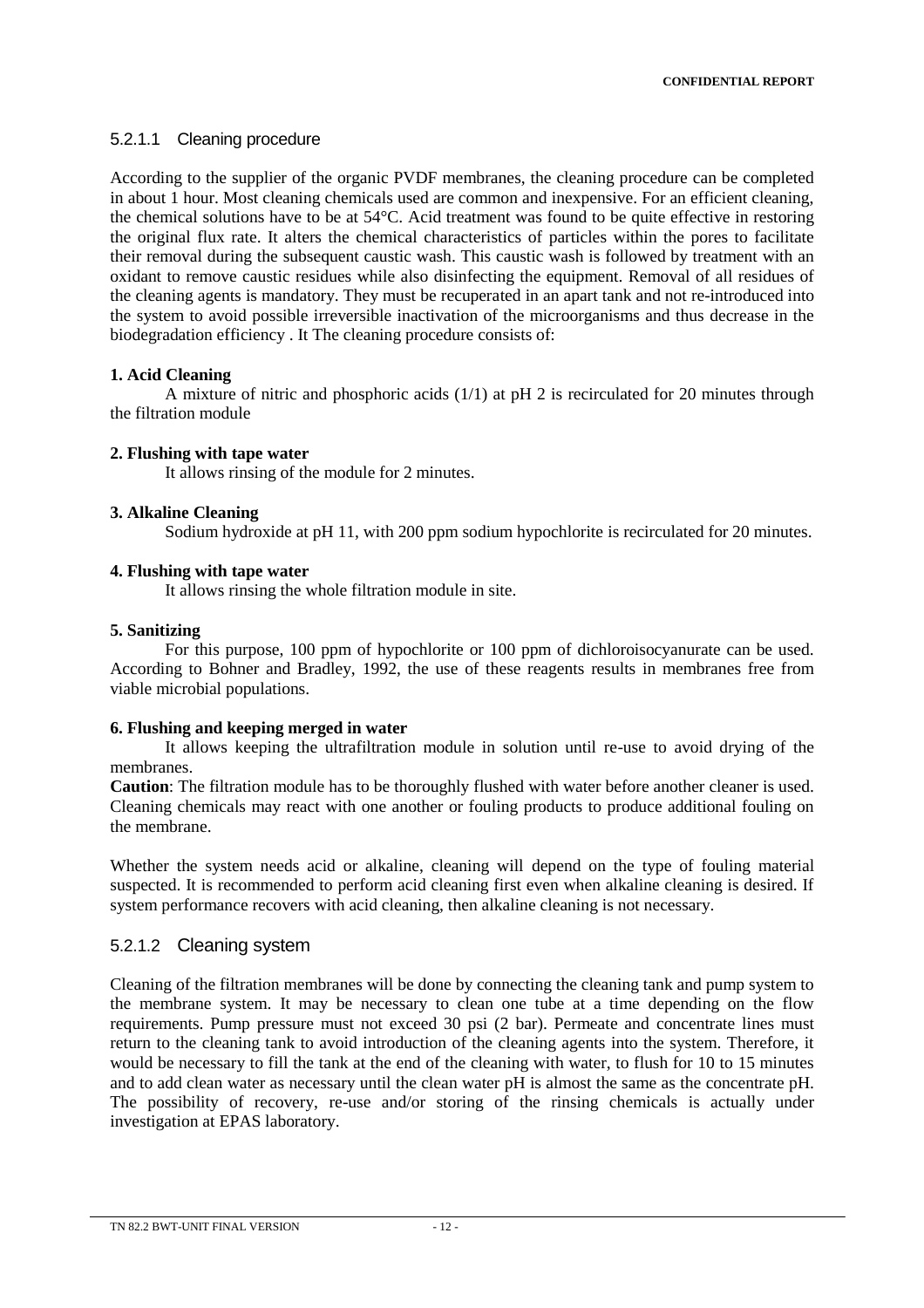### 5.2.1.3 Frequency of membrane renewal

The replacement of the filtration membranes depends on the type material that is responsible for the clogging. Inorganic particulates can be easily removed from the membrane by cleaning the latter with the above-cited chemicals. Some organic compounds may induce irreversible clogging of the pores of the membranes (oil, fats, colloids...). In this case, the membranes have to be renewed rather than cleaned. Therefore, it is necessary to test the membrane filtration system of the Black Water Treatment Unit at laboratory scale to determine the period at which the membranes have to be replaced. From preliminary data obtained with the lab scale reactors, the PVDF organic membrane has to be replaced each 3 months. To verify this estimation, functional tests on the full BWT-Unit, during its operation will be performed and a better evaluation of the membranes lifetime will be established. Here again different types of substrates (oil, cheese breeds, fats and insoluble particles) will be tested on the unit. Nevertheless, the possibility to use another type of membranes like inorganic membranes "ceramics" will be investigated since the latter can undergo high resistance towards chemical cleaning and seem to have higher life time.

Membrane selection will also be based on the output of the studies conducted on the ultrafiltration unit of the EWC-project. Depending on the obtained results, it will be concluded about the choice of the type UF-membranes for the BWT-Unit.

### 5.3 Operation of the methanogenic reactor

In the second methanogenic reactor, pressure, pH, temperature will be measured. The pH will also be controlled by addition of acid or base.

The gas phases of both reactors (liquefying and methanogenic) will be connected to a gas loop equipped with pressure regulators.

The methanogenic reactor will be an up-flow fixed bed reactor. Carrier material type amorphous catalyst DAVICAT<sup>®</sup> SP 550-10046 from DAVISON *Catalysts* is actually being tested on lab scale reactor. The biomass will be fixed in the carrier material to avoid washout and maintain subsequent sludge retention time in the reactor.

To comply with psychological thinking of the Black Water Unit users, a complementary step will be added to the whole system to remove the unwanted colour from the effluent. Therefore, different techniques are being tested (UV, Peroxide, Ozone,  $GAC...$ ). According to preliminary tests performed in batch experiments, Granular Activated Carbon gives to best results and therefore, is actually added in a column at the outlet of the effluent. The biomass, if any, will escape from the reactor; it will be captured in the activated carbon particles. The results of these investigations (COD removal, colour removal, ...) will be presented in TN 82.7.

# 6 Concept for unit configuration

The concept of the BWT-unit including the liquefying reactor, the UF-unit and the methanogenic reactor for Concordia base is presented in Figure 3.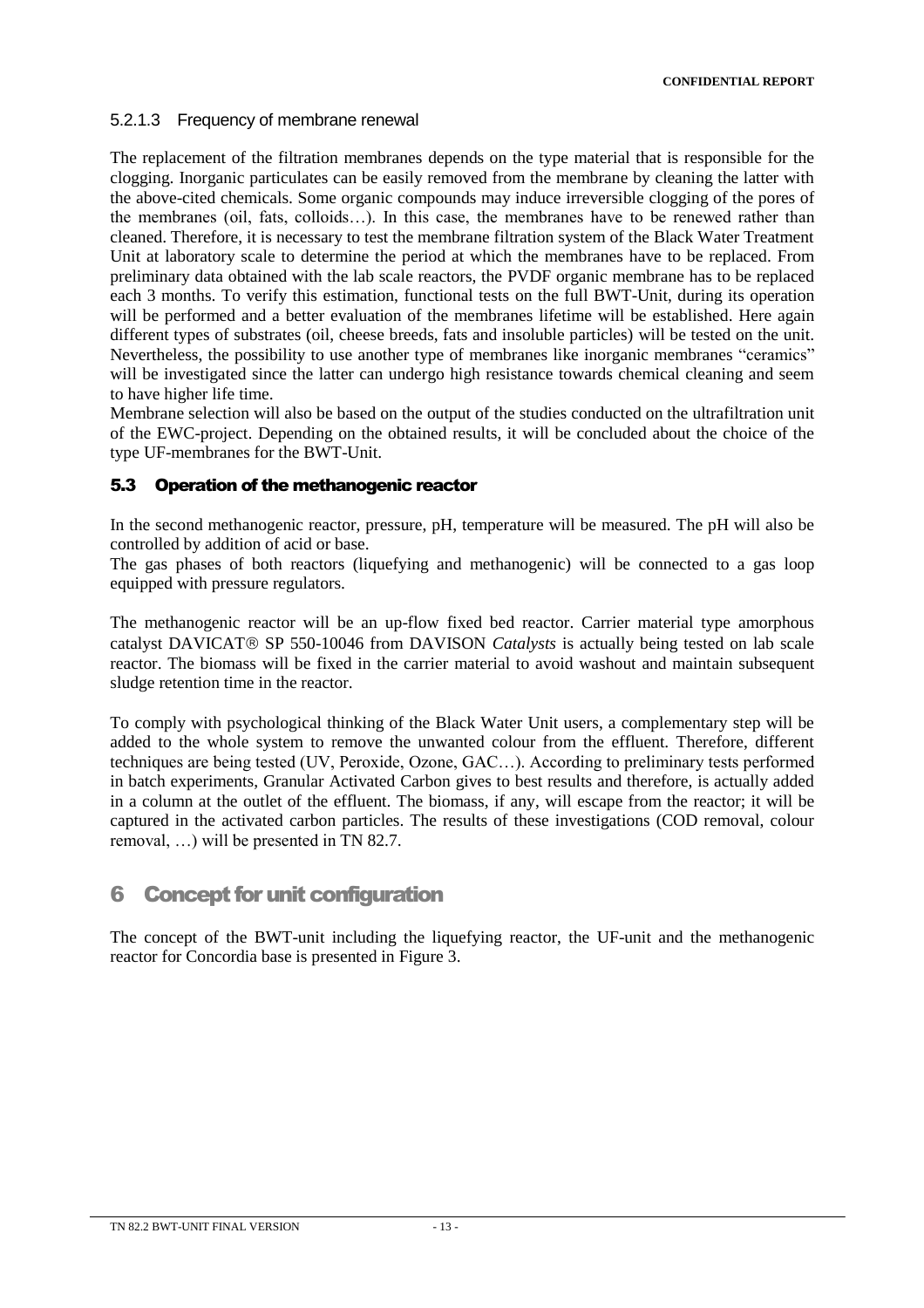

Figure 3. Concept engineering flow scheme of the BWT-Unit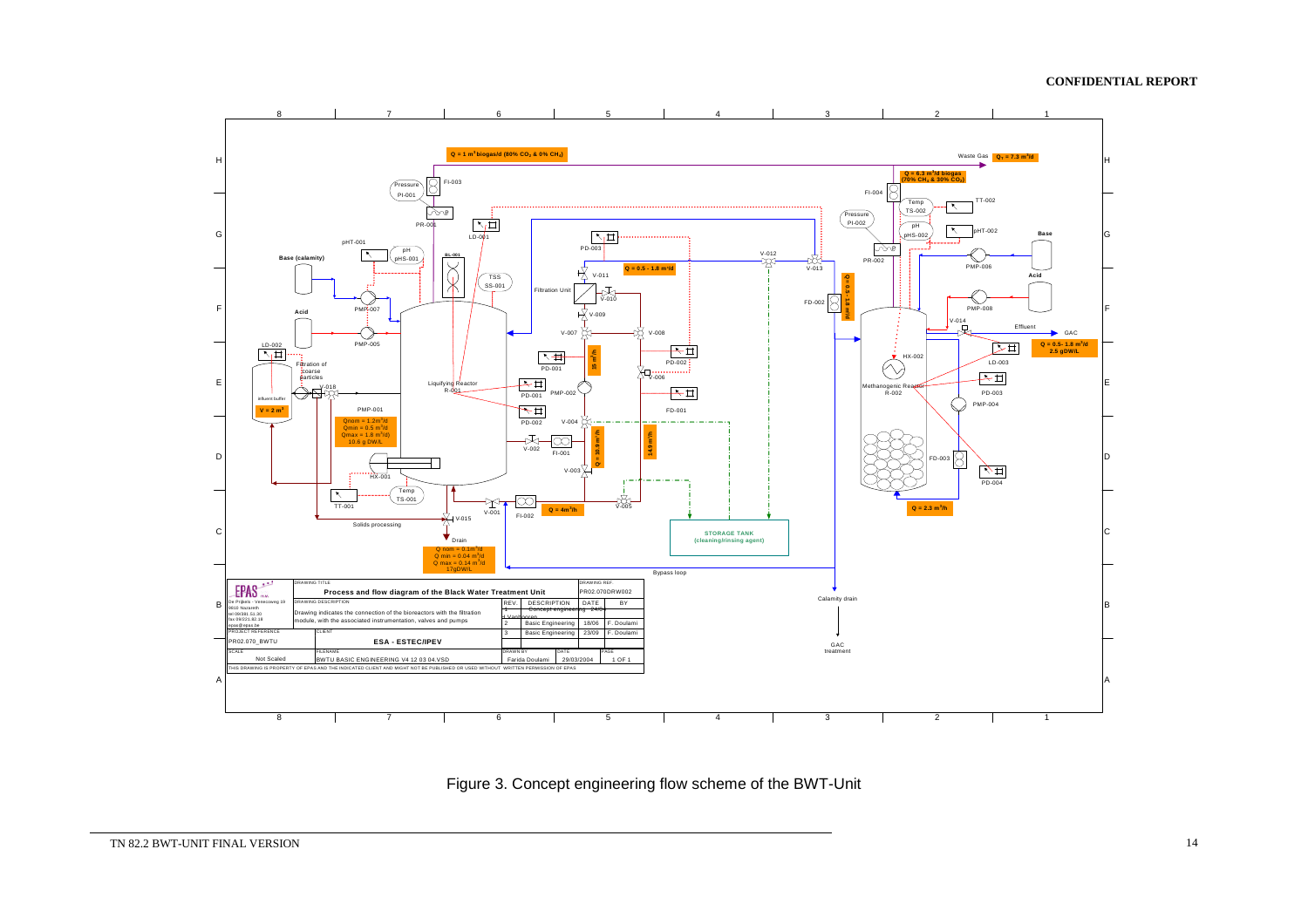# 7 List of necessary sensors and actuators

The necessary equipment figuring on the concept scheme are listed in the following table (Table 2). A final overview of all selected instrumentation is given in TN 82.3. For safety reasons, some sensors will be installed in double like the pH and temperature sensors. This safety is necessary to allow satisfactory functioning of the biological treatment and avoid drastic changes in pH and/or temperature in the reactors.

| Tag                    | Description                                                                                | Type                             |
|------------------------|--------------------------------------------------------------------------------------------|----------------------------------|
| $R-001$                | Liquefying reactor                                                                         | Anaerobic tank                   |
| $R-002$                | Methanogenic reactor                                                                       | Upflow fixed bed reactor         |
| <b>BL-R-001</b>        | Blender for liquefying reactor                                                             |                                  |
| <b>Filtration Unit</b> | Liquid solid separation system                                                             | Capillary ultrafiltration module |
| FD-001                 | Regulates the liquid flow through the filtration unit                                      | Flow transducer                  |
| FI-001                 | Indicates the liquid flow from the liquefying reactor to Rotameter<br>the filtration unit  |                                  |
| FI-002                 | Indicates the liquid flow from the filtration unit to the Rotameter<br>liquefying reactor  |                                  |
| <b>HX-001</b>          | Heating system of liquefying reactor                                                       |                                  |
| <b>HX-002</b>          | Heating system of methanogenic reactor                                                     |                                  |
| $LD-001$               | Controls the liquid level in liquefying reactor                                            | Level Switch                     |
| $LD-002$               | Controls the liquid level in influent buffer tank                                          | Level Switch                     |
| $LD-003$               | Controls the liquid level in methanogenic reactor                                          | Level Switch                     |
| PD-001                 | Measures the pressure at the inlet of the filtration unit                                  | Pressure transducer              |
| PD-002                 | Measures the pressure in the retentate                                                     | Pressure transducer              |
| PD-003                 | Measures the pressure in the filtrate                                                      | Pressure transducer              |
| $p$ HS-001             | Measures the pH in liquefying reactor                                                      | pH sensor                        |
| pHS-002                | Measures the pH in methanogenic reactor                                                    | pH sensor                        |
| $pHT-001$              | Regulates the pH in liquefying reactor                                                     | pH transmitter/controller        |
| pHT-002                | Regulates the pH in methanogenic reactor                                                   | pH transmitter/controller        |
| PI-001                 | Indicates the gas pressure at the outlet of liquefying Manometer<br>reactor                |                                  |
| PI-002                 | Indicates the gas pressure at the outlet of methanogenic<br>reactor                        | Manometer                        |
| <b>PMP-001</b>         | Influent pump                                                                              | Progressive cavity pump          |
| <b>PMP-002</b>         | Pump sending effluent liquefying reactor to filtration Progressive cavity pump<br>unit     |                                  |
| <b>PMP-003</b>         | Pump feeding the methanogenic reactor with filtrate                                        | Progressive cavity pump          |
| <b>PMP-004</b>         | Recirculation pump in methanogenic reactor                                                 | Progressive cavity pump          |
| <b>PMP-005</b>         | Acid dosage pump for pH regulation in liquefying $_{\text{Pulse pump}}$<br>reactor at pH 6 |                                  |

#### Table 2. General equipment of the BWT unit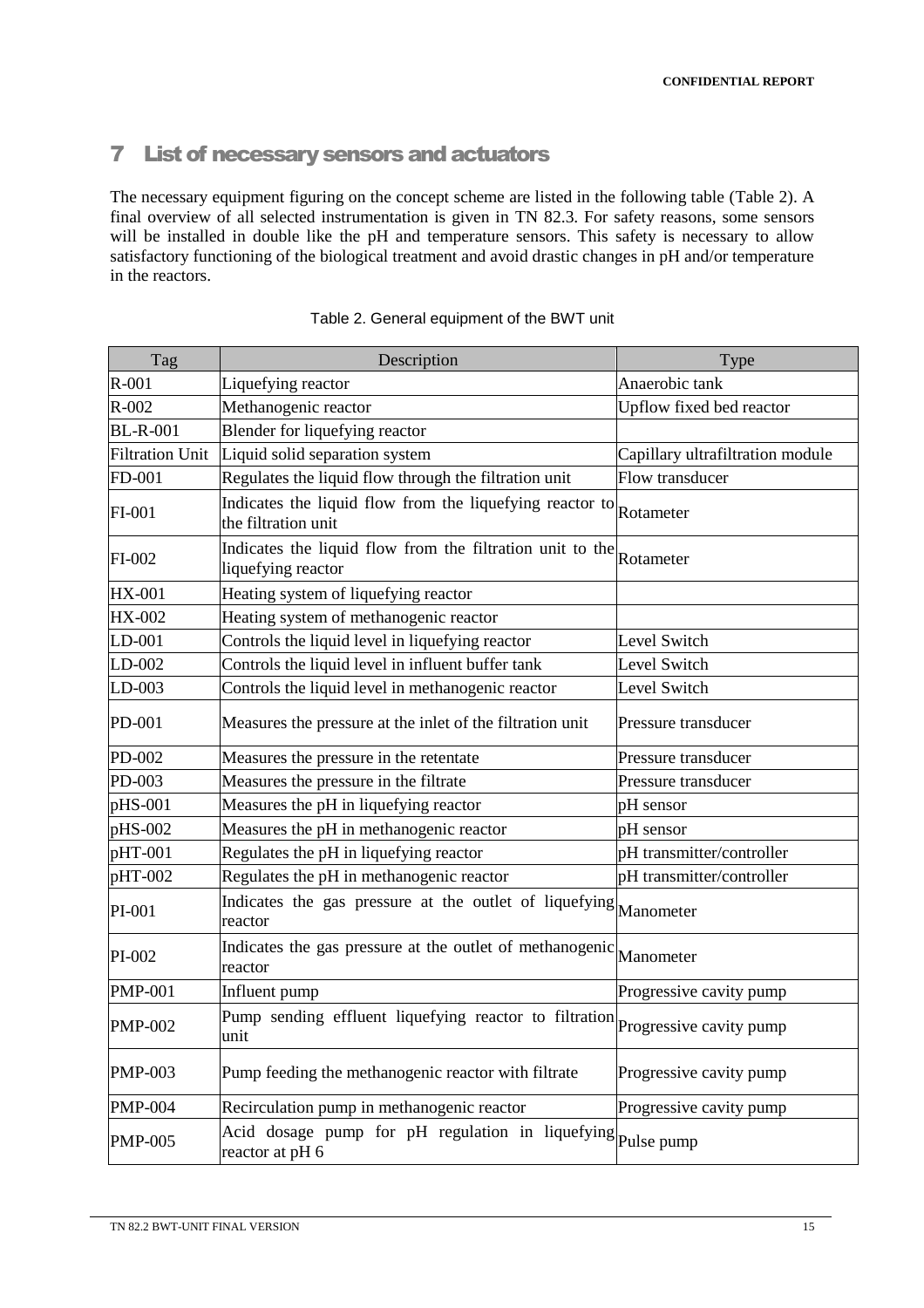| <b>PMP-006</b> | Base dosage pump for pH regulation in methanogenic Pulse pump<br>reactor at pH 7-7,5                                                           |                                    |  |  |  |
|----------------|------------------------------------------------------------------------------------------------------------------------------------------------|------------------------------------|--|--|--|
| <b>PMP-007</b> | Base dosage pump for pH regulation in liquefying Pulse pump<br>reactor at 6                                                                    |                                    |  |  |  |
| <b>PMP-008</b> | Acid dosage pump for pH regulation in methanogenic Pulse pump<br>reactor at 7-7,5                                                              |                                    |  |  |  |
| PR-001         | Diaphragm-sensed backpressure regulator: regulates Backpressure regulator<br>pressure in liquefying reactor, relieves net gas produced         |                                    |  |  |  |
| PR-002         | Diaphragm-sensed backpressure regulator:<br>regulates<br>pressure in methanogenic reactor, relieves net gas Backpressure regulator<br>produced |                                    |  |  |  |
| $R-001$        | Liquefying reactor                                                                                                                             | Double jacket anaerobic tank       |  |  |  |
| $R-002$        | Methanogenic reactor                                                                                                                           | Upflow fixed bed reactor           |  |  |  |
| TS-001         | Measures the temperature inside liquefying reactor                                                                                             | Thermocouple                       |  |  |  |
| TS-002         | Measures the temperature inside methanogenic reactor                                                                                           | Thermocouple                       |  |  |  |
| <b>TT-001</b>  | Regulates the temperature in the liquefying reactor                                                                                            | Temperature transmitter/controller |  |  |  |
| TT-002         | Regulates the temperature in the methanogenic reactor                                                                                          | Temperature transmitter/controller |  |  |  |
| $V-001$        | allows to disconnect liquefying reactor from the whole Two-way ball valve<br>system if necessary                                               |                                    |  |  |  |
| $V-002$        | allows to control the recircultation over the filtration unit Butterfly valve                                                                  |                                    |  |  |  |
| $V-003$        | allows to control the recirculation over the filtration unit Butterfly valve                                                                   |                                    |  |  |  |
| $V-004$        | input for cleaning/rinsing agent towards filtration unit                                                                                       | Three-way ball valve               |  |  |  |
| $V-005$        | output for cleaning/rinsing agent towards filtration unit                                                                                      | Three-way ball valve               |  |  |  |
| $V-006$        | Transmembrane controlling valve for the production of Controlled two-way valve<br>filtrate                                                     |                                    |  |  |  |
| $V-007$        | allows to bypass the filtration unit at start-up                                                                                               | Three-way ball valve               |  |  |  |
| $V-008$        | allows to bypass the filtration unit at start-up                                                                                               | Three-way ball valve               |  |  |  |
| $V-009$        | allows to disconnect filtration unit if necessary                                                                                              | Two-way ball valve                 |  |  |  |
| $V-010$        | allows to disconnect filtration unit if necessary                                                                                              | Two-way ball valve                 |  |  |  |
| $V-011$        | allows to disconnect filtration unit if necessary                                                                                              | Two-way ball valve                 |  |  |  |
| $V-012$        | output for cleaning/rinsing agent towards filtration unit                                                                                      | Three-way ball valve               |  |  |  |
| $V-013$        | regulates the filtrate stream towards the methanogenic<br>reactor or back to liquefying reactor                                                | Three-way ball valve               |  |  |  |
| $V-014$        | Controlled valve for effluent production                                                                                                       | Controlled two-way valve           |  |  |  |
| $V-015$        | Drain of the liquefying reactor                                                                                                                | Two-way ball valve                 |  |  |  |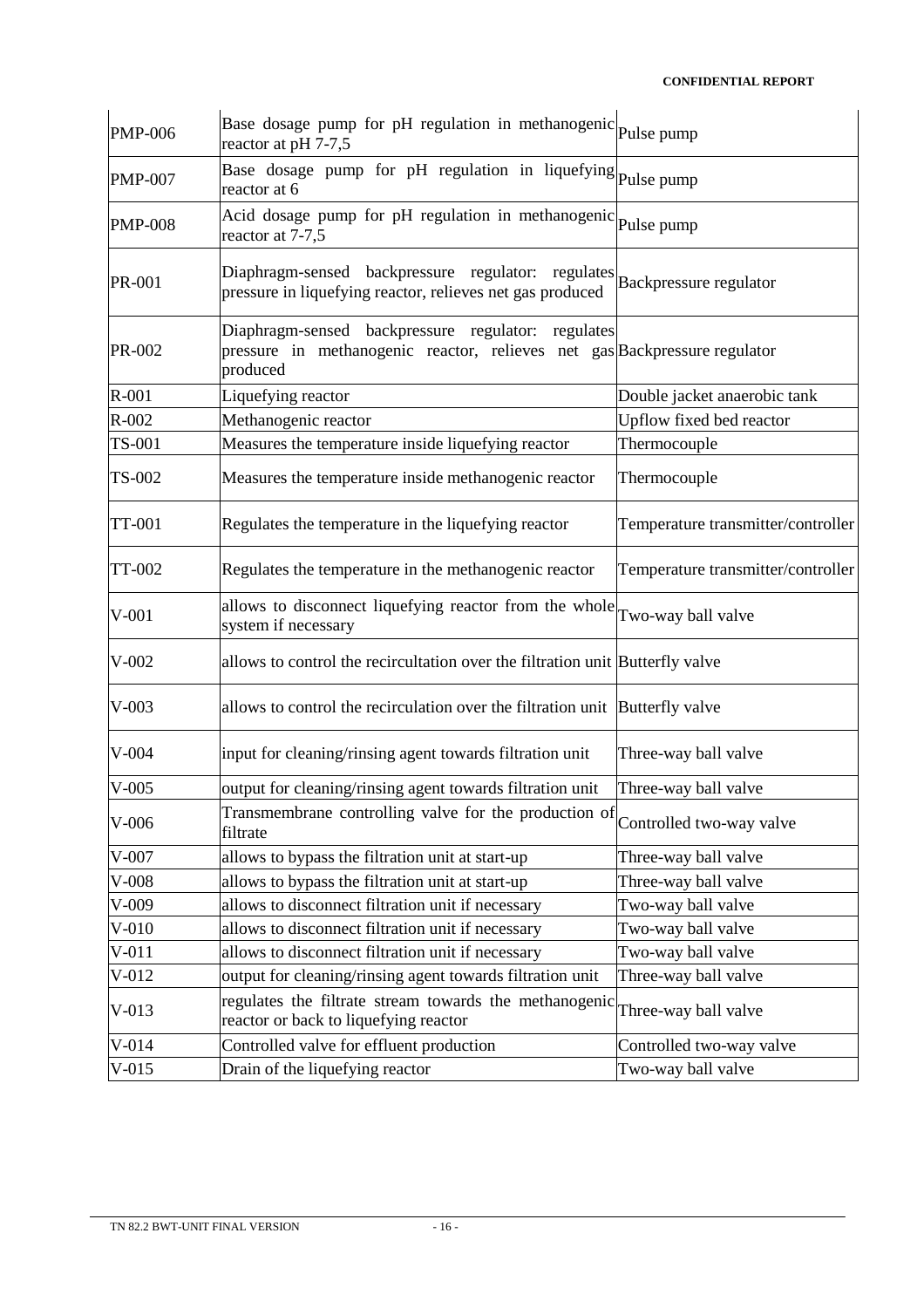# 8 Conclusion and future work

The next steps will include the basic and detailed engineering of the unit, and the continuation of experimental lab-scale tests.